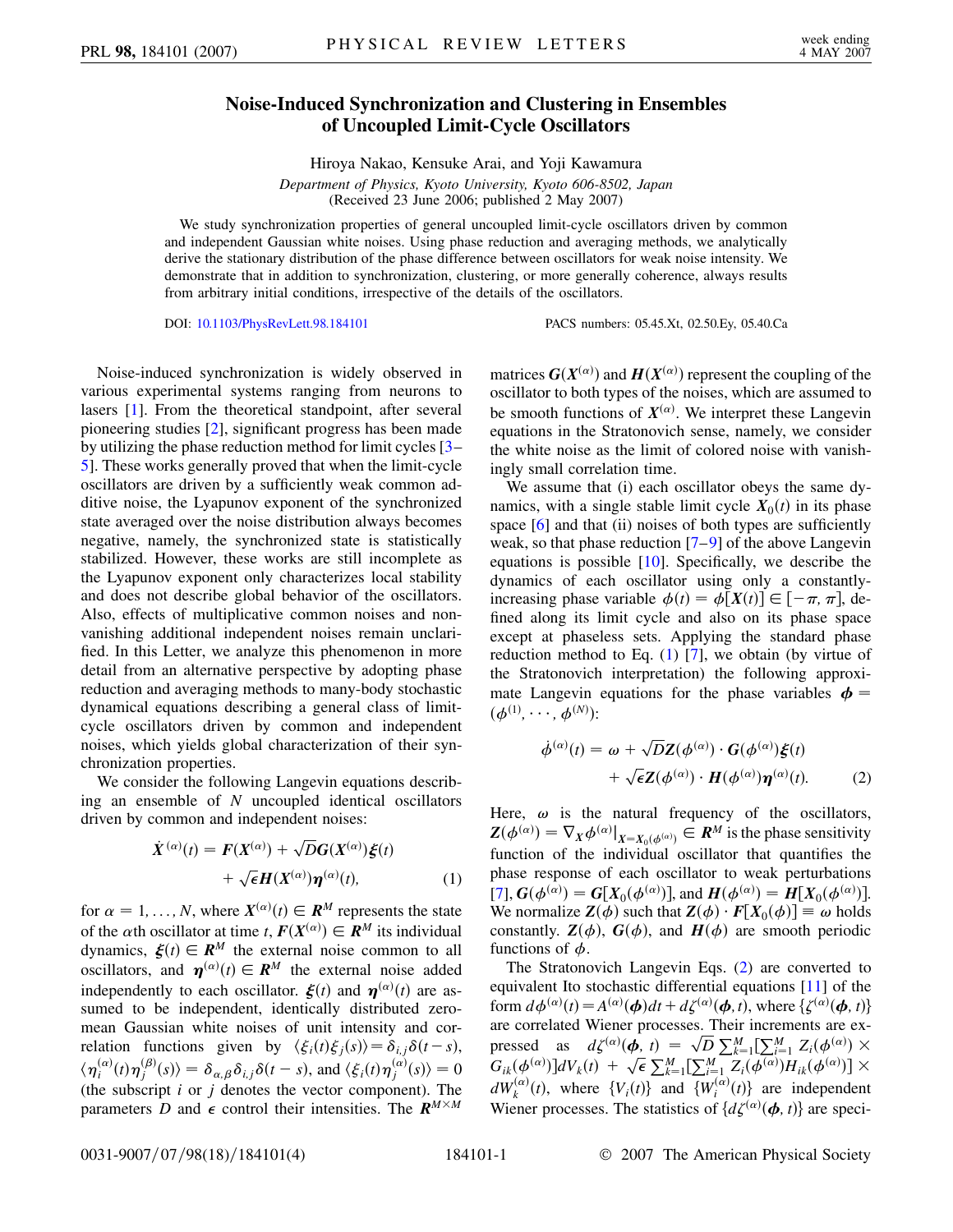fied by  $\langle d\zeta^{(\alpha)}(\boldsymbol{\phi},t)\rangle = 0$  and  $\langle d\zeta^{(\alpha)}(\boldsymbol{\phi},t)d\zeta^{(\beta)}(\boldsymbol{\phi},t)\rangle =$  $C^{(\alpha,\beta)}(\boldsymbol{\phi})dt$ , where  $C^{(\alpha,\beta)}(\boldsymbol{\phi})$  is a  $\mathbb{R}^{N\times N}$  correlation matrix defined as

$$
C^{(\alpha,\beta)}(\boldsymbol{\phi}) = D \sum_{k=1}^{M} \left[ \sum_{i=1}^{M} Z_i(\phi^{(\alpha)}) G_{ik}(\phi^{(\alpha)}) \right]
$$

$$
\times \left[ \sum_{j=1}^{M} Z_j(\phi^{(\beta)}) G_{jk}(\phi^{(\beta)}) \right]
$$

$$
+ \epsilon \sum_{k=1}^{M} \left[ \sum_{i=1}^{M} Z_i(\phi^{(\alpha)}) H_{ik}(\phi^{(\alpha)}) \right]
$$

$$
\times \left[ \sum_{j=1}^{M} Z_j(\phi^{(\beta)}) H_{jk}(\phi^{(\beta)}) \right] \delta_{\alpha,\beta}.
$$
 (3)

Note that  $C^{(\alpha,\beta)}(\boldsymbol{\phi})$  is periodic in  $\phi^{(\alpha)}$  for all  $\alpha$ , and its  $(\alpha, \beta)$  component depends only on  $\phi^{(\alpha)}$  and  $\phi^{(\beta)}$ . Since  $C^{(\alpha,\beta)}(\phi)$  is a symmetric positive semidefinite matrix, we can also express  $d\zeta^{(\alpha)}(\boldsymbol{\phi}, t)$  using *N* independent Wiener processes  $^{(t)}$  $\}$  as  $d\zeta^{(\alpha)}(\boldsymbol{\phi}, t) =$  $\sum_{\beta=1}^{N} B^{(\alpha,\beta)}(\boldsymbol{\phi}) dW^{(\beta)}(t)$ , where  $B^{(\alpha,\beta)}(\boldsymbol{\phi})$  is a real symmetric matrix satisfying  $\sum_{\nu=1}^{N} B^{(\alpha,\nu)}(\boldsymbol{\phi})B^{(\beta,\nu)}(\boldsymbol{\phi}) =$  $C^{(\alpha,\beta)}(\boldsymbol{\phi})$ . The transformed drift coefficients  $A^{(\alpha)}(\boldsymbol{\phi})$  can be calculated as  $A^{(\alpha)}(\boldsymbol{\phi}) = \omega + (1/4)(\partial/\partial \phi^{(\alpha)})C^{(\alpha,\alpha)}(\boldsymbol{\phi}),$ where we utilized the fact that the right-hand side of Eq. [\(2\)](#page-0-1) depends only on  $\phi^{(\alpha)}$  in calculating the Wong-Zakai correction term [\[11\]](#page-3-8). The original *N* vector Stratonovich Langevin equations [\(1\)](#page-0-0) with  $N + 1$  independent vector noises  $\xi(t)$  and  $\{\eta^{(\alpha)}(t)\}\$  are now reduced to *N* scalar Ito stochastic differential equations with *N* correlated scalar noises  $\{d\zeta^{(\alpha)}(\boldsymbol{\phi},t)\}$ . The corresponding Fokker-Planck equation (FPE) describing the evolution of the probability density function (PDF)  $P(\phi, t)$  of the phase variables is given by  $\partial P(\phi, t)/\partial t = -\sum_{\alpha=1}^{N} (\partial/\partial \phi^{(\alpha)}) [A^{(\alpha)}(\phi)P] +$  $\frac{1}{2}\sum_{\alpha=1}^{N}\sum_{\beta=1}^{N}(\frac{\partial^{2}}{\partial}\phi^{(\alpha)}\partial\phi^{(\beta)})[\mathcal{C}^{(\alpha,\beta)}(\boldsymbol{\phi})P][11].$  $\frac{1}{2}\sum_{\alpha=1}^{N}\sum_{\beta=1}^{N}(\frac{\partial^{2}}{\partial}\phi^{(\alpha)}\partial\phi^{(\beta)})[\mathcal{C}^{(\alpha,\beta)}(\boldsymbol{\phi})P][11].$  $\frac{1}{2}\sum_{\alpha=1}^{N}\sum_{\beta=1}^{N}(\frac{\partial^{2}}{\partial}\phi^{(\alpha)}\partial\phi^{(\beta)})[\mathcal{C}^{(\alpha,\beta)}(\boldsymbol{\phi})P][11].$ 

We now invoke the averaging approximation [[7](#page-3-5)] to this FPE. We introduce new slow phase variables  $\psi$  =  $(\psi^{(1)}, \cdots, \psi^{(N)})$  as  $\phi^{(\alpha)} = \omega t + \psi^{(\alpha)}$   $(\alpha = 1, \cdots, N)$ , and their PDF  $Q(\psi, t) = Q(\{\psi^{(\alpha)}\}, t) = P(\{\phi^{(\alpha)}\})$  $\omega t + \psi^{(\alpha)}$ , *t*). With sufficiently weak external noises, *Q* varies slowly compared with the oscillator natural period,  $T = 2\pi/\omega$ . We can thus average the drift coefficients  $A^{(\alpha)}(\boldsymbol{\phi})$  and the diffusion coefficients  $C^{(\alpha,\beta)}(\boldsymbol{\phi})$  of the FPE over the period *T* keeping *Q* constant. The resulting averaged FPE for *Q* is given by

<span id="page-1-0"></span>
$$
\frac{\partial}{\partial t}Q(\boldsymbol{\psi},t) = \frac{1}{2} \sum_{\alpha=1}^{N} \sum_{\beta=1}^{N} \frac{\partial^2}{\partial \boldsymbol{\psi}^{(\alpha)} \partial \boldsymbol{\psi}^{(\beta)}} [D^{(\alpha,\beta)}(\boldsymbol{\psi})Q]. \quad (4)
$$

The drift coefficient  $A^{(\alpha)}(\boldsymbol{\phi})$  simply yields  $\omega$  after averaging due to the periodicity of  $C^{\alpha,\beta}(\phi)$  in  $\phi^{(\alpha)}$ , which vanishes in the new variables. The averaged diffusion coefficients  $D^{(\alpha,\beta)}(\psi)$  are given by

$$
D^{(\alpha,\beta)}(\psi) = \frac{1}{T} \int_{t}^{t+T} C^{(\alpha,\beta)}(\{\phi^{(\alpha)} = \omega t' + \psi^{(\alpha)}\})dt'
$$
  
= 
$$
D_g(\psi^{(\alpha)} - \psi^{(\beta)}) + \epsilon h(0)\delta_{\alpha,\beta},
$$
 (5)

where we utilized the fact that  $C^{(\alpha,\beta)}(\boldsymbol{\phi})$  depends only on  $\phi^{(\alpha)}$  and  $\phi^{(\beta)}$ , and introduced the correlation function  $g(\theta)$ of  $Z_i(\phi)$  and  $G_{ik}(\phi)$  as

<span id="page-1-2"></span>
$$
g(\theta) = \frac{1}{2\pi} \int_{-\pi}^{\pi} \sum_{i,j,k=1}^{M} Z_i(\phi') G_{ik}(\phi') Z_j(\phi' + \theta)
$$
  
×  $G_{jk}(\phi' + \theta) d\phi'$ , (6)

and similarly the correlation function  $h(\theta)$  of  $Z_i(\phi)$  and  $H_{ik}(\phi)$ .

Clearly,  $g(0) > 0$  and  $h(0) > 0$  [we exclude the nonphysical case  $Z(\phi) \equiv \text{const.}$ ]. Using the periodicity of  $\mathbf{Z}(\phi)$  and  $\mathbf{G}(\phi)$  in  $\phi$ , it can also be proven that  $g(\theta) =$  $g(-\theta)$  and  $g(0) \ge g(\theta)$ . Since  $\mathbf{Z}(\phi)$  and  $\mathbf{G}(\phi)$  are smooth functions of  $\phi$ ,  $g(\theta)$  has a quadratic peak at  $\theta = 0$ . It can also have other quadratic peaks at  $\theta \neq 0$ , e.g.,  $\theta =$  $\pm 2\pi/3$ , when  $\mathbf{Z}(\phi)$  contains non-negligible high-order harmonics or when the common noise is introduced multiplicatively.

To analyze the phase relationship between the oscillators, we focus on the PDF of the phase difference. Without loss of generality, we first introduce the two-body PDF of  $\psi^{(1)}$  and  $\psi^{(2)}$  as  $R(\psi^{(1)}, \psi^{(2)}, t) = \int d\psi^{(3)} \cdots d\psi^{(N)} Q(\psi, t)$ . The evolution equation for  $R(\psi^{(1)}, \psi^{(2)}, t)$  can be derived from Eq. [\(4](#page-1-0)) by integrating over all other phase variables as

$$
\frac{\partial}{\partial t} R(\psi^{(1)}, \psi^{(2)}, t) = \frac{1}{2} [Dg(0) + \epsilon h(0)]
$$
\n
$$
\times \left\{ \left( \frac{\partial}{\partial \psi^{(1)}} \right)^2 + \left( \frac{\partial}{\partial \psi^{(2)}} \right)^2 \right\} R
$$
\n
$$
+ \frac{\partial^2}{\partial \psi^{(1)} \partial \psi^{(2)}} [Dg(\psi^{(1)} - \psi^{(2)})R]. \quad (7)
$$

Furthermore, by transforming the two phase variables to the mean phase and the phase difference,  $\psi = (\psi^{(1)} + \mathbf{I})$  $\psi^{(2)}$ //2,  $\theta = \psi^{(1)} - \psi^{(2)}$ , the above equation can be further decoupled as

<span id="page-1-1"></span>
$$
\frac{\partial}{\partial t}S(\psi, t) = \frac{1}{4}\{D[g(0) + g(\theta)] + \epsilon h(0)\}\frac{\partial^2}{\partial \psi^2}S(\psi, t),
$$
\n
$$
\frac{\partial}{\partial t}U(\theta, t) = \frac{\partial^2}{\partial \theta^2}\{D[g(0) - g(\theta)] + \epsilon h(0)\}U(\theta, t),
$$
\n(8)

where  $S(\psi, t)U(\theta, t) = R(\psi^{(1)} = \psi + \theta/2, \psi^{(2)} =$  $\psi - \theta/2$ , *t*). It is clear that Eq. [\(8\)](#page-1-1) has a unique final stationary state, where the PDF of the mean phase  $\psi$  is uniform over the limit cycle,  $S_0(\psi) \equiv 1/2\pi$ , and the PDF of the phase difference  $\theta$  is given by

$$
U_0(\theta) = \frac{u_0}{D[g(0) - g(\theta)] + \epsilon h(0)},
$$
\n(9)

<span id="page-1-3"></span>where  $u_0$  is a normalization constant.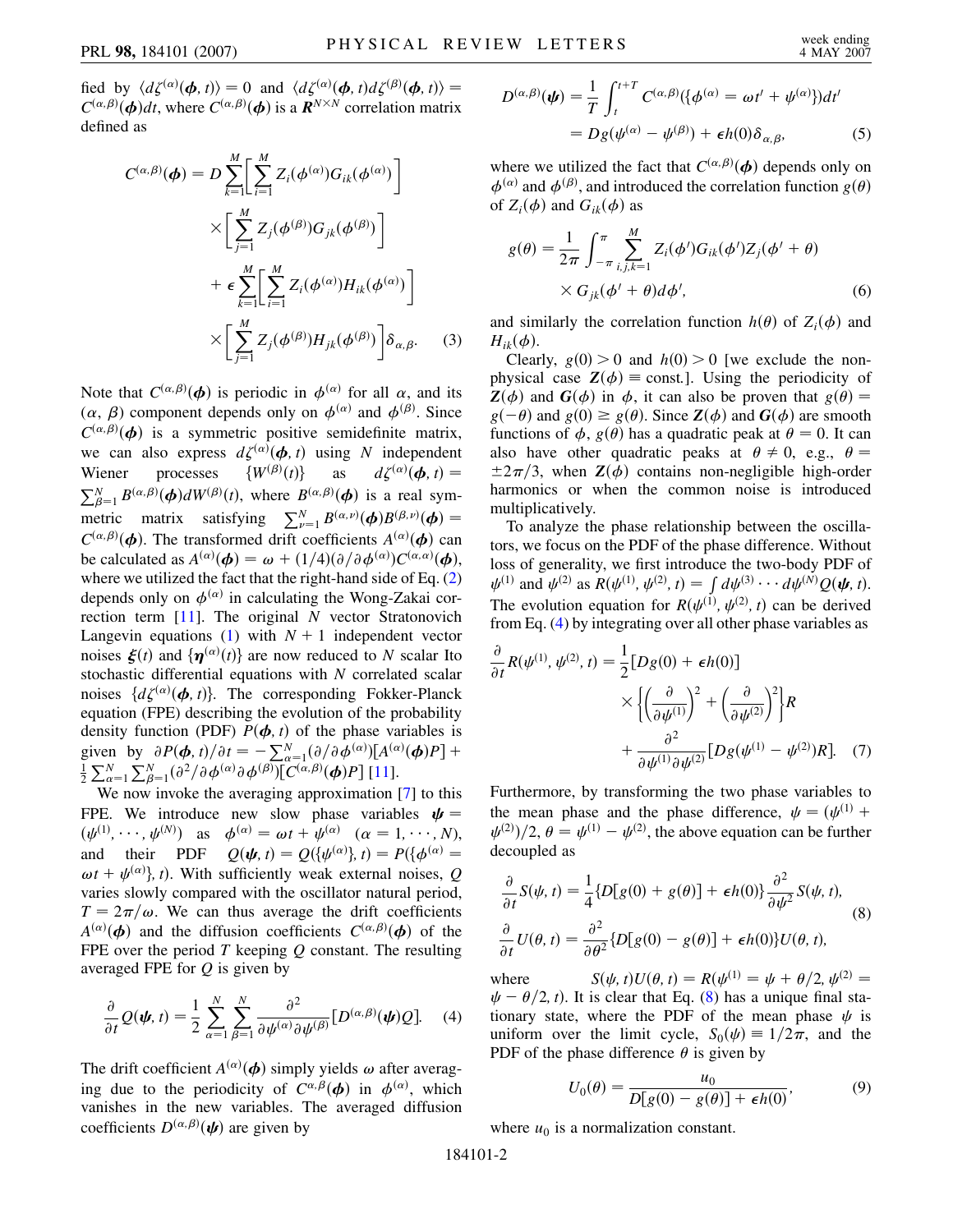We now examine the consequences of the above results. Our argument holds generally for arbitrary  $g(\theta)$  that satisfies our assumptions, namely, for a general class of limitcycle oscillators. When only the independent noises are given,  $D = 0$  and  $\epsilon > 0$ ,  $U_0(\theta)$  is simply uniform, so that the oscillators are completely desynchronized. When only the common noise is given,  $D > 0$  and  $\epsilon = 0$ ,  $U_0(\theta)$  diverges at  $\theta = 0$  while remaining positive because  $g(0) \ge$  $g(\theta)$ , so that the phase difference between any pair of oscillators accumulates at zero, resulting in noise-induced complete synchronization. As  $\epsilon$  is increased from zero,  $U_0(\theta)$  becomes broader, but its peak at  $\theta = 0$  remains as long as  $D > 0$ ; i.e., the oscillators still concentrate coherently around  $\theta = 0$ . As we mentioned previously,  $g(\theta)$  may have multiple peaks in addition to  $\theta = 0$ . Then, the above discussion also holds for such values of  $\theta$ . Multiple peaks of  $g(\theta)$  lead to the clustering behavior of the oscillators, a well-known phenomenon in coupled oscillators [[12](#page-3-9)], but in the present case, it is caused by the combined effect of the phase sensitivity and the common noise alone. More generally,  $U_0(\theta)$  can exhibit a wide variety of nonuniform ''coherent'' distributions depending on the functional form of  $g(\theta)$ .

We can also examine the statistical stability of the synchronized state  $\theta = 0$  and the dynamics of  $\theta$  around it. From Eq. ([8\)](#page-1-1), we obtain the corresponding Ito stochastic From Eq. (8), we obtain the corresponding to stochastic<br>differential equation for  $\theta$  as  $d\theta(t) = \sqrt{2} \{D[g(0) - g(\theta)] +$  $\epsilon h(0)$ <sup>1/2</sup>*dw*(*t*), where *w*(*t*) is a Wiener process. Focusing on the region around  $\theta = 0$ , we approximate  $g(\theta)$  around its  $\theta = 0$  peak as  $g(\theta) \approx g(0) - (1/2)|g''(0)|\theta^2$ , utilizing the facts that  $g'(0) = 0$  and  $g''(0) < 0$ , where ' denotes  $d/d\theta$ . We then obtain  $d\theta(t) \approx \sqrt{D[g''(0)]}\theta(t)dw_1(t) +$  $\sqrt{2\epsilon h(0)}dw_2(t)$ , where the noise is decomposed into multiplicative and additive parts using two independent Wiener processes  $w_{1,2}(t)$ . This is simply a linear random multiplicative process with an additive noise [\[13\]](#page-3-10). Let us ignore the additive noise  $dw_2(t)$  for the moment. Using the Ito formula  $[11]$  $[11]$ , the equation for the logarithm of the absolute phase difference is obtained as  $d \ln |\theta(t)| =$  $-\frac{1}{2}D|g''(0)|dt + \sqrt{D|g''(0)}|dw_1(t)$ , so that the average Lyapunov exponent of the completely synchronized state  $\theta = 0$  is given by  $\lambda = -\frac{1}{2}D|g''(0)| < 0$ , which is always negative; i.e.,  $\theta = 0$  is always statistically stable. When the common noise is additive,  $G(\phi)$  is a constant matrix and we recover the previous results  $[3,4]$  $[3,4]$  $[3,4]$  $[3,4]$ . When weak independent noises exist,  $|\theta|$  mostly remains small but occasionally exhibits large bursts, a typical behavior known as noisy onoff intermittency [[13](#page-3-10)]. We then expect a power-law PDF of the interburst intervals of  $\theta(t)$  with an exponent  $-1.5$  and also a power-law PDF of the phase differences around  $\theta =$ 0, whose exponent is always  $-2$  in the present case [\[13\]](#page-3-10) (results not shown; see Ref. [[3](#page-3-2)]). When  $g(\theta)$  has multiple peaks, we can estimate the stability and fluctuations around the other peaks in a similar fashion and we expect inter-mittent transitions between the clustered states [\[14\]](#page-3-12).

We now demonstrate the noise-induced synchronization and clustering numerically. As the first example, we consider uncoupled Stuart-Landau (SL) oscillators,  $X =$  $(x, y)$ ,  $F(X) = [x - c_0y - (x^2 + y^2)(x - c_2y), y + c_0x - y]$  $(x^2 + y^2)(y + c_2x)$ , subject to independent additive noises,  $H(X) = diag(1, 1)$ , and to the following four types of additive or multiplicative common noises:  $G_1(X) =$  $diag(1, 1)$ , *,*  $G_2(X) = \text{diag}(x, y)$  $G_3(X) = diag(1 +$  $4xy, 0$ , and  $G_4(X) = diag(x, xy)$ . The SL oscillator is the simplest limit-cycle oscillator derived as a normal form of the supercritical Hopf bifurcation [[7\]](#page-3-5). We fix the parameters at  $c_0 = 2$  and  $c_2 = -1$ , with which the natural frequency becomes  $\omega = c_0 - c_2 = 3$ . The phase sensitivity function is analytically given as  $\mathbf{Z}(\phi) = \sqrt{2}[\sin(\phi + \phi)]$  $3\pi/4$ ,  $\sin(\phi + \pi/4)$  [\[7\]](#page-3-5). From Eq. ([6](#page-1-2)), we obtain the corresponding correlation functions as  $g_1(\theta) = 2\cos\theta$ ,  $g_2(\theta) = \cos^2 \theta, g_3(\theta) = \cos 3\theta, g_4(\theta) = (\cos \theta + 8\cos^2 \theta + \sin \theta)$  $\cos 3\theta$ /16, and *h*(0) = 2, from which we can calculate  $U_0(\theta)$ . We thus expect noisy synchronization (1-cluster), 2-cluster, 3-cluster, and intermixed coherent distributions of  $\theta$  to be observed. Figure [1](#page-2-0) compares the results of direct numerical simulations using  $N = 200$  oscillators with the analytical results, where the noise intensities are fixed at  $D = 0.002$  and  $\epsilon = 0.0001$ . To realize the Stratonovich situation, the numerical simulations are performed using colored Gaussian white noises generated by the Ornstein-Uhlenbeck process  $\tau \dot{z}(t) = -z(t) + \xi(t)$  with a small correlation time  $\tau = 0.05$ , where  $\xi(t)$  is a Gaussian white noise of unit intensity [\[11\]](#page-3-8). As expected, various synchronized or clustered states are realized and their PDFs are fitted nicely by the theoretical curves.

As the second example, we consider uncoupled FitzHugh-Nagumo (FN) oscillators [[9\]](#page-3-6),  $X = (u, v)$ ,  $F(X) = [\varepsilon (v + c - du), v - v^3/3 - u + I],$  subject to either an additive or multiplicative common noise,  $G_1(X) = diag(0, 1)$  or  $G_2(X) = diag(0, v)$ , and also to

<span id="page-2-0"></span>

FIG. 1 (color online). Stuart-Landau oscillators. (a) Synchronized, (b) 2-cluster, (c) 3-cluster, and (d) intermixed states. The insets display instantaneous distributions of the oscillators on the limit cycle.